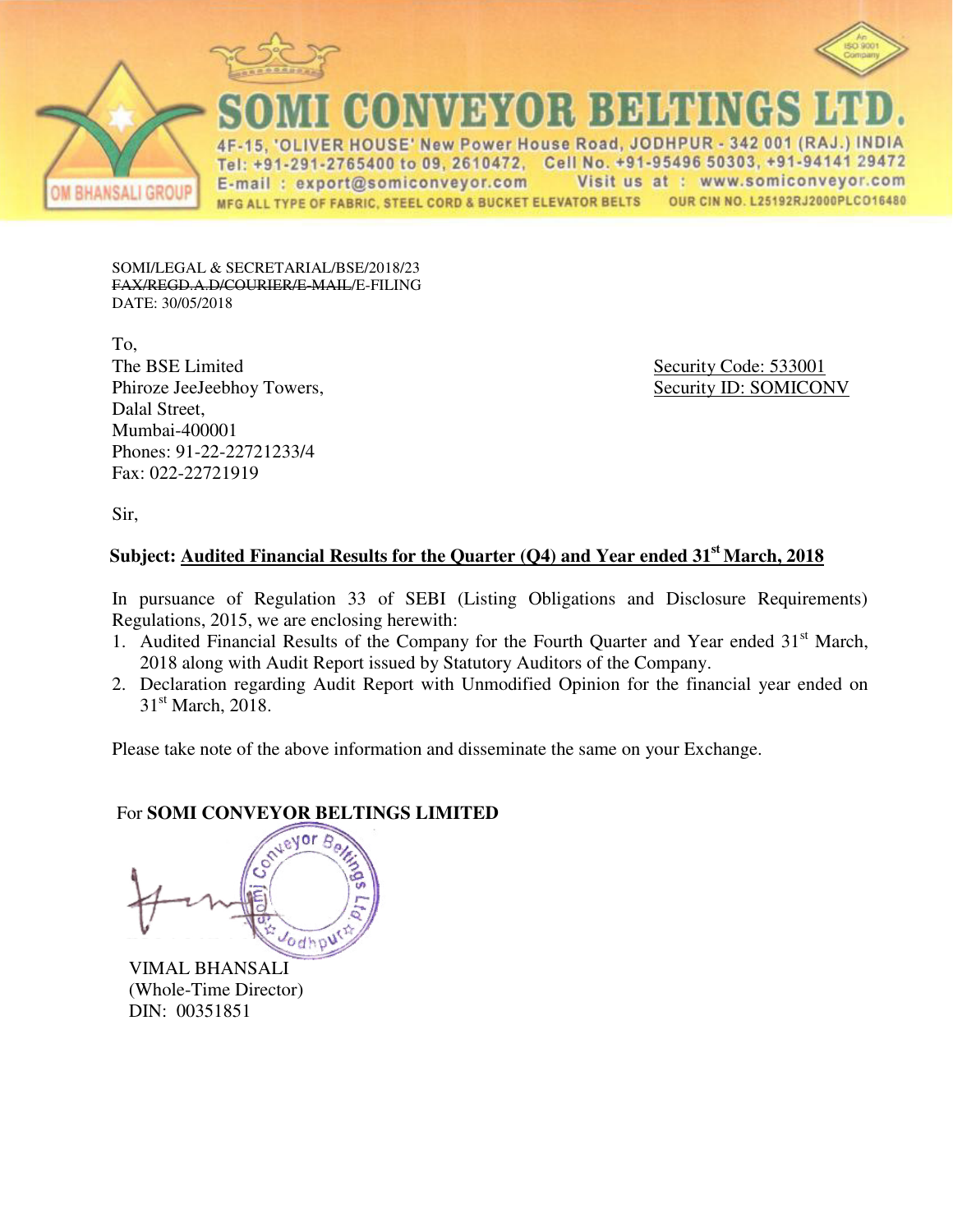#### SOMI CONVEYOR BELTINGS LTD. Regd. Office : 4F-15 Oliver House, New Power House Road, Jodhpur (Rajasthan) Email: cmd@somiconveyor.com Website: www.somiinvestor.com CIN: L25192RJ2000PLC016480

#### **Rs. In Lakhs STATEMENT OF STAND ALONE FINANCIAL RESULTS FOR THE 4TH QUARTER AND YEAR ENDED MARCH 31, 2018**

#### SOMI CONVEYOR BELTINGS LTD. Regd. Office : 4F-15 Oliver House, New Power House Road, Jodhpur (Rajasthan) Email: cmd@somiconveyor.com Website: www.somiinvestor.com CIN: L25192RJ2000PLC016480

**STATEMENT OF STAND-ALONE AUDITED FINANCIAL RESULTS FOR THE 4TH QUARTER AND YEAR ENDED MARCH 31, 2018**

|                                                                                 |                  |                     |                  |                     | Rs. In Lakhs, Except Per Share Data |                      |
|---------------------------------------------------------------------------------|------------------|---------------------|------------------|---------------------|-------------------------------------|----------------------|
| <b>PARTICULARS</b>                                                              |                  |                     |                  |                     |                                     |                      |
|                                                                                 |                  | Preceding 3         |                  | Year to date figure | Year to date figure                 |                      |
|                                                                                 |                  | <b>Months Ended</b> | Corresponding    | of current period   | of previous period                  | <b>Previous Year</b> |
|                                                                                 | Quarter ended    | December 31,        | Quarter ended    | ended March         | ended March 31,                     | <b>Ended March.</b>  |
|                                                                                 | March 31, 2018   | 2017                | March 31, 2017   | 31,2018             | 2017                                | 31,2017              |
|                                                                                 | (Audited)        | (Un-Audited)        | (Audited)        | (Audited)           | (Audited)                           | (Audited)            |
|                                                                                 |                  |                     |                  |                     |                                     |                      |
| Revenue from operations                                                         | 1226.14          | 2605.31             | 1912.64          | 6515.86             | 6723.39                             | 6723.39              |
| II. Other Income                                                                | 28.72            | 6.80                | 22.47            | 54.82               | 61.53                               | 61.53                |
| III. Total Revenue (I +II)                                                      | 1254.86          | 2612.11             | 1935.11          | 6570.68             | 6784.92                             | 6784.92              |
|                                                                                 |                  |                     |                  |                     |                                     |                      |
| IV. Expenses:<br>Cost of Materials consumed                                     |                  |                     |                  |                     |                                     |                      |
|                                                                                 | 1160.04          | 1567.43             | 903.41           | 4392.92             | 4280.96                             | 4280.96              |
| Purchase of Stock-in-Trade                                                      | 0.00<br>$-33.34$ | 4.95<br>123.96      | 33.87<br>160.27  | 10.53<br>$-312.05$  | 58.69<br>$-274.64$                  | 58.69<br>$-274.64$   |
| Changes in inventories of finished goods, Work-in-progress and Stock-in-Trade   | $-573.08$        | 351.45              | 202.66           |                     | 549.84                              | 549.84               |
| GST / Excise duty on Sale of Goods<br>Employee benefit expense                  | 122.51           | 102.64              |                  | 112.51              |                                     |                      |
| Financial costs                                                                 |                  |                     | 115.42<br>157.18 | 434.70<br>369.07    | 261.14<br>321.17                    | 261.14<br>321.17     |
|                                                                                 | 183.17           | 62.89               |                  |                     |                                     |                      |
| Depreciation and amortization expense                                           | 123.05<br>226.64 | 122.70<br>238.44    | 148.65<br>254.81 | 485.41<br>935.68    | 568.13<br>953.17                    | 568.13<br>953.17     |
| Other expenses<br><b>Total Expenses</b>                                         | 1208.99          | 2574.46             | 1976.27          | 6428.77             | 6718.46                             | 6718.46              |
|                                                                                 |                  |                     |                  |                     |                                     |                      |
| V. Profit/(Loss) before exceptional and tax (III - IV)                          | 45.87            | 37.65               | $-41.16$         | 141.91              | 66.46                               | 66.46                |
| VI. Exceptional Items                                                           | <b>NIL</b>       | <b>NIL</b>          | NIL              | NIL                 | NIL                                 | <b>NIL</b>           |
| VII. Profit/(Loss) before tax (V + VI)                                          | 45.87            | 37.65               | $-41.16$         | 141.91              | 66.46                               | 66.46                |
| VIII. Extraordinary Items                                                       | NIL              | <b>NIL</b>          | NIL              | NIL                 | NII                                 | <b>NIL</b>           |
| IX. Profit/(Loss) before tax (VII + VIII)                                       | 45.87            | 37.65               | $-41.16$         | 141.91              | 66.46                               | 66.46                |
| X. Tax expense:                                                                 |                  |                     |                  |                     |                                     |                      |
| (1) Current tax                                                                 | 50.51            | 12.45               | 52.08            | 83.84               | 88.66                               | 88.66                |
| (2) Deferred tax                                                                | 38.27            | NII                 | 59.52            | 38.27               | 59.52                               | 59.52                |
| XI. Profit/(Loss) for the period (IX-X)                                         | 33.63            | 25.20               | $-33.72$         | 96.34               | 37.32                               | 37.32                |
|                                                                                 |                  |                     |                  |                     |                                     |                      |
| XII. Other Comprehensive Income (OCI)                                           |                  |                     |                  |                     |                                     |                      |
| a) Items that will not be classified to profit or loss                          |                  |                     |                  |                     |                                     |                      |
| i) Actuarial Gains and losses                                                   | 7.14             | <b>NIL</b>          | 0.87             | 7.14                | 3.48                                | 3.48                 |
| ii) Income tax related to items that will not be reclassified to profit or loss | 2.38             | <b>NIL</b>          | NIL              | 2.38                | 1.16                                | 1.16                 |
|                                                                                 |                  |                     |                  |                     |                                     |                      |
| b) items that will be classified to profit or loss                              |                  |                     |                  |                     |                                     |                      |
| i) Income tax relating to items that will be reclassified to profit or loss     | <b>NIL</b>       | <b>NIL</b>          | 0.29             | <b>NIL</b>          | NII                                 | <b>NIL</b>           |
|                                                                                 |                  |                     |                  |                     |                                     |                      |
| <b>Total Other Comprehensive Income</b>                                         | 9.52             | NIL                 | 1.16             | 9.52                | 4.64                                | 4.64                 |
| XIII Total Comprehensive Income (Net of Tax) (XI+XII)                           | 43.15            | 25.20               | $-32.56$         | 105.86              | 41.96                               | 41.96                |
|                                                                                 |                  |                     |                  |                     |                                     |                      |
| XIV Net Profit attributable to:                                                 |                  |                     |                  |                     |                                     |                      |
| i) Owners                                                                       | 43.15            | 25.20               | $-32.56$         | 105.86              | 41.96                               | 41.96                |
| ii) Non- Controlling Interest                                                   | NIL              | NIL                 | NIL              | NIL                 | NIL                                 | <b>NIL</b>           |
| XV Profit for the Period attributable to:                                       |                  |                     |                  |                     |                                     |                      |
| i) Owners                                                                       | 33.63            | 25.20               | $-33.72$         | 96.34               | 37.32                               | 37.32                |
| ii) Non- Controlling Interest                                                   | NIL              | <b>NIL</b>          | <b>NIL</b>       | NIL                 | NIL                                 | <b>NIL</b>           |
| XVI Other Comprehensive Income for the Period attributable to:                  |                  |                     |                  |                     |                                     |                      |
| i) Owners                                                                       | 9.52             | <b>NIL</b>          | 1.16             | 9.52                | 4.64                                | 4.64                 |
| ii) Non- Controlling Interest                                                   | NIL              | <b>NIL</b>          | NIL              | NIL                 | NII                                 | <b>NIL</b>           |
| XVII Total Comprehensive Income for the Period attributable to:                 |                  |                     |                  |                     |                                     |                      |
| i) Owners                                                                       | 43.15            | 25.20               | $-32.56$         | 105.86              | 41.96                               | 41.96                |
| ii) Non- Controlling Interest                                                   | NIL              | <b>NIL</b>          | NIL              | NIL                 | NIL                                 | <b>NIL</b>           |
| Paid -up equity share Capital (face value per share Rs. 10/-each)               | 1177.97          | 1177.97             | 1177.97          | 1177.97             | 1177.97                             | 1177.97              |
|                                                                                 |                  |                     |                  |                     |                                     |                      |
| XVIII. Earning per equity share:                                                |                  |                     |                  |                     |                                     |                      |
| (1) Basic                                                                       | 0.37             | 0.21                | $-0.28$          | 0.90                | 0.36                                | 0.36                 |

Notes:-<br>A Life above financial results were reviewed by the audit committee and were taken on record by the board of directors at its meeting held on May,30, 2018 and has been audited by Statutory<br>A Multor of the company.<br>

(2) Diluted **0.37 0.21 -0.28 0.90 0.36 0.36**

6. Audited figures pertaining to Previous Year and year to Date for previous Year are reported as per Ind AS and will differ comparing to Audited Financial Statement prepared as per Previous GAAP.

7. The quarterly financial results are the derived figures for the wearended bare and the version of the spatiation of the published year-to-date figures up to December 31", 2017, being the end of the previous quarter of<br>t

8. The company has adopted Indian Accounting Standards (Ind AS) from 1 April 2017, with transition date as April 1,2016 and accordingly the above result is in accordance with the Indian Accounting Standards (Ind-AS) as<br>pre

#### **Profit Reconciliation**

| <b>Particulars</b>                                                                                                | <b>Quarter Ended</b> | <b>Year Ended</b><br>March 31, 2017 |  |
|-------------------------------------------------------------------------------------------------------------------|----------------------|-------------------------------------|--|
|                                                                                                                   | March 31, 2017       |                                     |  |
| Net Profit as per Previous IGAAP (A)                                                                              | 13.78                | 84.83                               |  |
| Ind AS Adjustments accounted through statement of profit & Loss                                                   |                      |                                     |  |
| (i) Actuarial gain/loss on Employee Defined Benefit plan recognized in<br>Other comprehensive Income (net of tax) | 1.16                 | 4.64                                |  |
| (ii) Impact of Deferral sale (net of expenses & taxes)                                                            | $-48.66$             | 42.87                               |  |
| Deffered Tax on above adjustments                                                                                 |                      |                                     |  |
| Total of Ind AS adjustments accounted through statement of Profit L&<br>Loss (B)                                  | $-47.50$             | 47.51                               |  |
|                                                                                                                   |                      |                                     |  |
| Ind AS Adjustments accounted through other Comprehensive Income (C)                                               |                      |                                     |  |
| Remeasurements of the net defined benfit plans (net of tax)                                                       | 1.16                 | 4.64                                |  |
| Total Comprehensive Income under Ind AS (A)+(B)+(C)                                                               | $-32.56$             | 41.96                               |  |

| <b>Equity Reconciliation</b><br><b>Particulars</b> | As at March 31. | As at April 1. |  |
|----------------------------------------------------|-----------------|----------------|--|
|                                                    | 2017            | 2016           |  |
| Equity reported under previous GAAP                | 4593.75         | 4508.92        |  |
| <b>Proposed Dividend</b>                           |                 | 141.78         |  |
| <b>Expected Credit Losses</b>                      | $-146.61$       | $-146.61$      |  |
| Deferal Sales                                      | $-66.91$        | $-24.04$       |  |
| Equity as per IND AS                               | 4380.23         | 4480.04        |  |

**FOR SOMI CONVEYOR BELTINGS LIMITED FOR SOMI CONVEYOR BELTINGS LIMITED**

M. **MANISH BOHRA**





**MANISH BOHRA**<br>CFO WHOLETIME DIRECTOR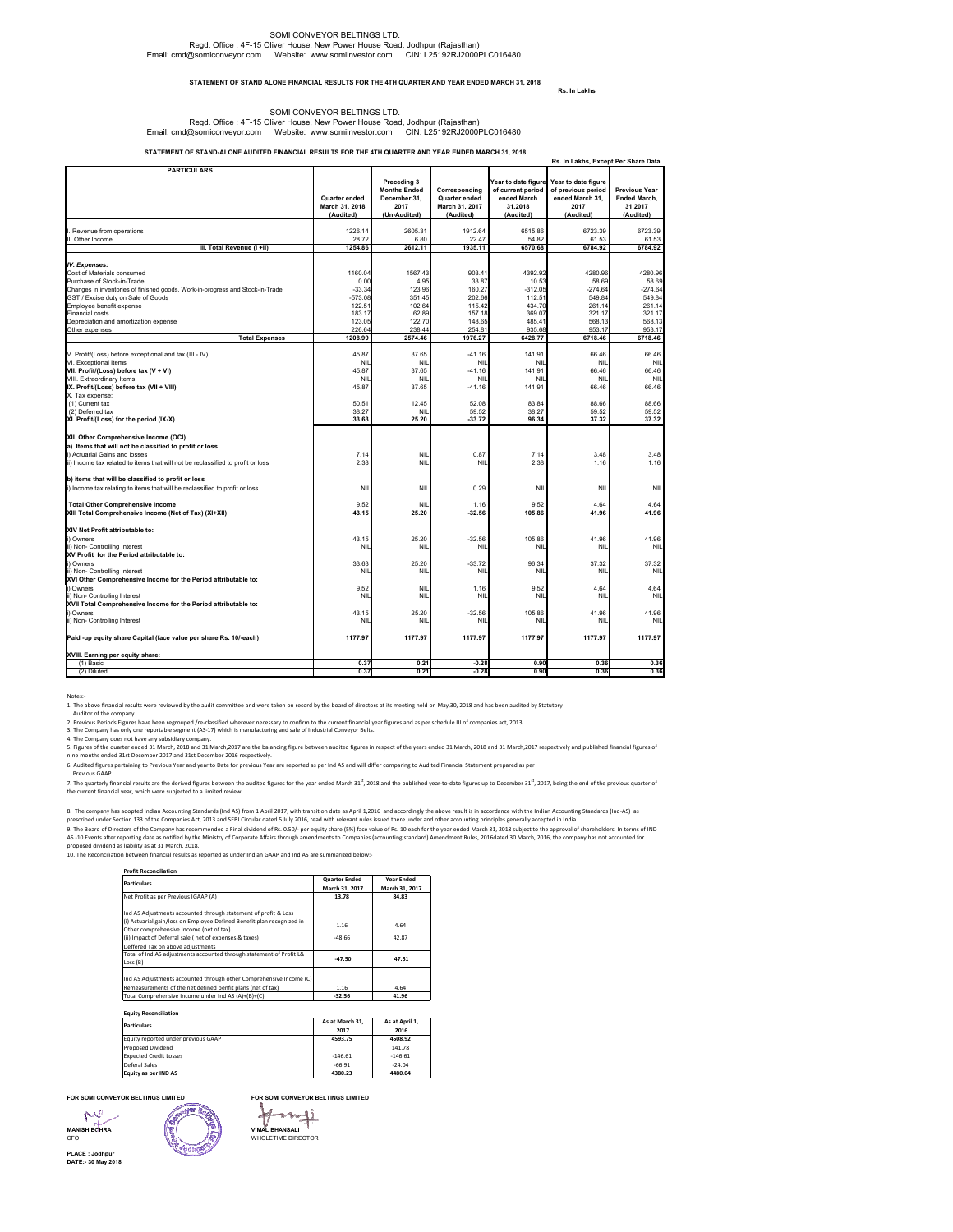|                |                            | <b>Statement of Assets and Liabilities (Standalone- Audited)</b> |                        |                        | (Rs. In Lakhs)        |  |
|----------------|----------------------------|------------------------------------------------------------------|------------------------|------------------------|-----------------------|--|
|                | <b>Particulars</b>         |                                                                  | As at 31st March, 2018 | As at 31st March, 2017 | As at 1st April, 2016 |  |
| L              | <b>ASSETS</b>              |                                                                  |                        |                        |                       |  |
| 1              |                            | <b>Non-current assets</b>                                        |                        |                        |                       |  |
|                | (a)                        | Property, plant and equipment                                    | 3,057.83               | 3,392.96               | 3,888.10              |  |
|                | (b)                        | Capital work in progress                                         | 42.55                  | 106.27                 | 130.80                |  |
|                | (c)                        | Other Intangible assets                                          | 2.14                   | 2.31                   | 1.94                  |  |
|                | (d)                        | Financial assets                                                 |                        |                        |                       |  |
|                |                            | (i) Investments                                                  | 0.23                   | 0.23                   | 0.23                  |  |
|                |                            | (ii) Others                                                      | 131.44                 | 250.17                 | 166.00                |  |
|                | (e)                        | Deferred tax assets (Net)                                        | 168.48                 | 127.82                 | 67.14                 |  |
|                | (f)                        | Other non-current assets                                         | 0.21                   |                        |                       |  |
|                |                            | <b>Total non current assets</b>                                  | 3,402.88               | 3,879.76               | 4,254.21              |  |
| $\overline{2}$ | <b>Current assets</b>      |                                                                  |                        |                        |                       |  |
|                | (a)                        | Inventories                                                      | 4,113.46               | 3,688.04               | 2,675.95              |  |
|                | (b)                        | <b>Financial Assets</b>                                          |                        |                        |                       |  |
|                |                            | (i) Trade Receivables                                            | 1,954.32               | 1,790.72               | 2,066.95              |  |
|                |                            | (ii) Cash and cash equivalents                                   | 32.77                  | 30.27                  | 65.51                 |  |
|                |                            | (iii) Bank balances other than (i) above                         | 272.60                 | 259.52                 | 860.43                |  |
|                |                            | (iv) Loans                                                       | 11.88                  | 10.33                  | 10.28                 |  |
|                |                            | (v) Others                                                       | 218.34                 | 71.27                  | 119.30                |  |
|                | (c)                        | Other current assets                                             | 332.82                 | 271.50                 | 397.33                |  |
|                |                            | <b>Total current assets</b>                                      | 6,936.19               | 6,121.65               | 6,195.75              |  |
|                |                            | <b>TOTAL ASSETS</b>                                              | 10,339.07              | 10,001.41              | 10,449.96             |  |
| Ш              |                            | <b>EQUITY AND LIABILITIES</b>                                    |                        |                        |                       |  |
|                | <b>EQUITY</b>              |                                                                  |                        |                        |                       |  |
|                | (a)                        | Equity share capital                                             | 1,177.97               | 1,177.97               | 1,177.97              |  |
|                | (b)                        | <b>Other Equity</b>                                              | 4,486.10               | 4,380.23               | 4,480.04              |  |
|                |                            | <b>Total equity</b>                                              | 5,664.07               | 5,558.20               | 5,658.01              |  |
|                | <b>LIABILITIES</b>         |                                                                  |                        |                        |                       |  |
| 1              |                            | <b>Non-Current Liabilities</b>                                   |                        |                        |                       |  |
|                | (a)                        | <b>Financial Liabilities</b>                                     |                        |                        |                       |  |
|                |                            | (i) Borrowings                                                   | 142.53                 | 14.30                  | 707.88                |  |
|                |                            | (ii) Other financial liabilities                                 | 94.83                  | 94.53                  | 111.59                |  |
|                | (b)                        | Provisions                                                       | 17.13                  | 11.24                  | 11.56                 |  |
|                | (c)                        | Deferred tax liabilities (Net)                                   |                        |                        |                       |  |
|                | (d)                        | Other non-current liabilities                                    |                        |                        |                       |  |
|                |                            | <b>Total non current liabilities</b>                             | 254.49                 | 120.07                 | 831.03                |  |
| $\overline{2}$ | <b>Current liabilities</b> |                                                                  |                        |                        |                       |  |
|                | (a)                        | <b>Financial Liabilities</b>                                     |                        |                        |                       |  |
|                |                            | (i) Borrowings                                                   | 2,493.92               | 2,625.21               | 2,317.01              |  |
|                |                            | (ii) Trade Payables                                              | 997.53                 | 938.66                 | 727.52                |  |
|                |                            | (iii) Other financial liabilities                                | 143.95                 | 103.12                 | 53.48                 |  |
|                |                            | Provisions                                                       | 17.23                  |                        |                       |  |
|                |                            |                                                                  |                        |                        |                       |  |

| (b) | Other current liabilities           | 677.49    | 561.32    | 660.73    |
|-----|-------------------------------------|-----------|-----------|-----------|
| (c) | Net employee benefit liabilities    | 6.55      | 6.17      | 6.84      |
| (d) | Current tax liability (Net)         | 83.84     | 88.66     | 195.34    |
|     | <b>Total current liabilities</b>    | 4,420.51  | 4,323.14  | 3,960.92  |
|     | <b>Total liabilities</b>            | 4,675.00  | 4,443.21  | 4,791.95  |
|     | <b>TOTAL EQUITY AND LIABILITIES</b> | 10,339.07 | 10.001.41 | 10,449.96 |

### **FOR SOMI CONVEYOR BELTINGS LIMITED FOR SOMI CONVEYOR BELTINGS LIMITED**





**PLACE : Jodhpur DATE:- 30 May 2018**

# SOMI CONVEYOR BELTINGS LTD. Regd. Office : 4F-15 Oliver House, New Power House Road, Jodhpur (Rajasthan) Email: cmd@somiconveyor.com Website: www.somiinvestor.com CIN: L25192RJ2000PLC016480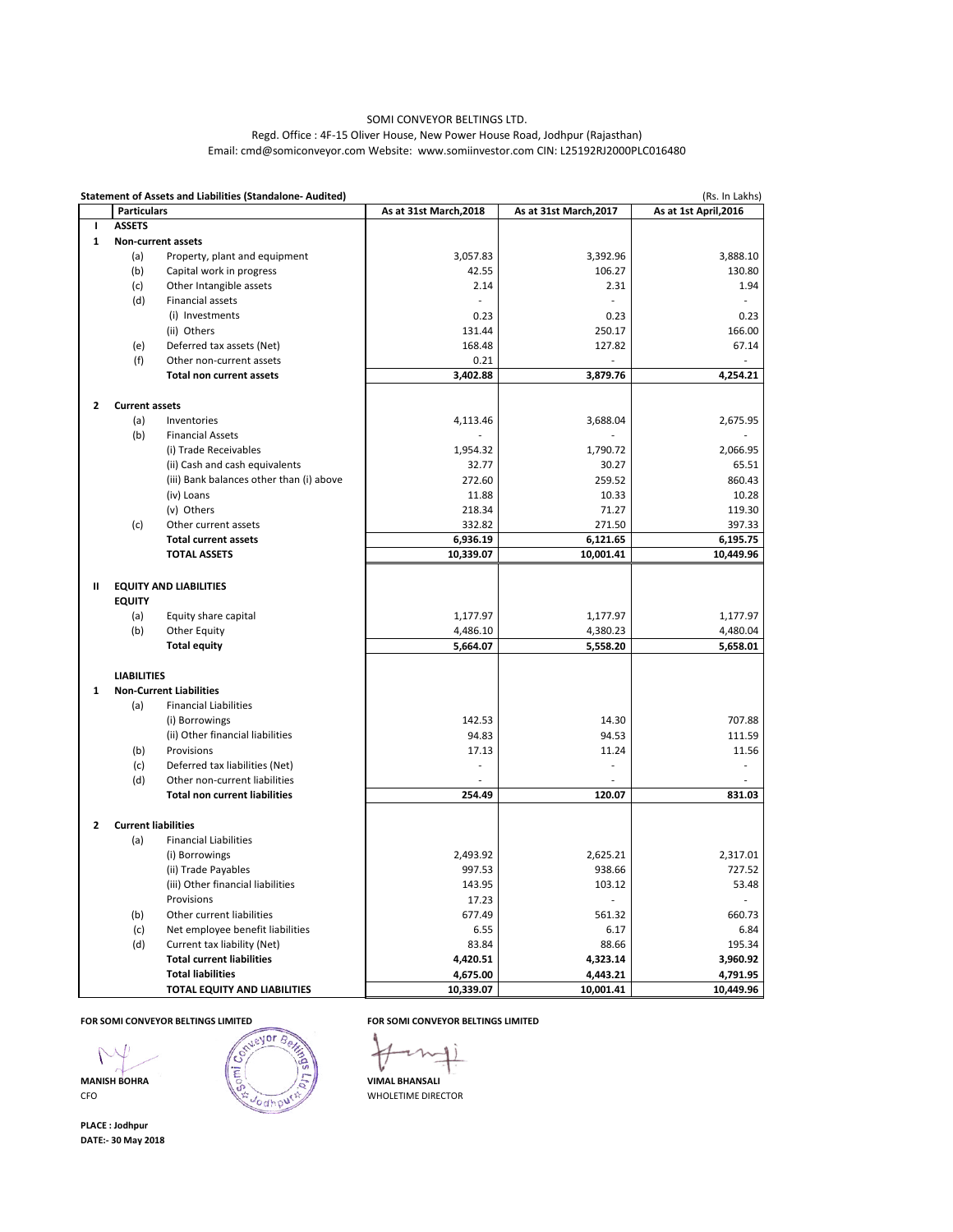

SINGHVI & **CHARTERED ACCOL** 

MEDICAL AUDITORIUM, 166-A, SECTOR-D, SHASTRI NAGAR, JODHPUR (D) 2637350 (R) 2633787 (M) 94-141-39

# **Independent Auditor's Report on the Results of the Company for the quarter and year ended March 31, 2018 pursuant to Regulation 33 of the SEBI (Listing Obligations and Disclosure Requirements) Regulations, 2015**

## **THE BOARD OF DIRECTORS SOMI CONVEYOR BELTINGS LIMITED 4F-15, OLIVER HOUSE NEW POWER HOUSE ROAD JODHPUR**

- 1. We have audited the accompanying Statement of Standalone Financial Results of **SOMI CONVEYOR BELTINGS LIMITED, JODHPUR** ("the Company) for the quarter and year ended March 31, 2018 ("the Statement), being submitted by the Company pursuant to the requirement of Regulation 33 of the SEBI (Listing Obligations and Disclosure Requirements) Regulations, 2015 as modified by Circular No. CIR/CFD/FAC/62/2016 dated July 5, 2016.
- 2. This Statement is the responsibility of the Company's Management and is approved by the Board of Directors. The Statement, as it relates to the quarter ended March 31, 2018, has been compiled from the related interim condensed standalone financial statements prepared in accordance with Indian Accounting Standard 34 "Interim Financial Reporting" ("Ind AS 34") and as it relates to the year ended March 31, 2018, has been compiled from the related annual standalone financial statements prepared in accordance with Indian Accounting Standards, prescribed under Section 133 of the Companies Act, 2013 read with relevant rules issued there under and other accounting principles generally accepted in India. Our responsibility is to express an opinion on the Statement based on our audits of such interim condensed standalone financial statements and annual standalone financial statements. Our responsibility is to express an opinion on these financial results based on our review of such interim financial information and audit of the financial statements as at and for the year ended March 31, 2018.
- 3. We conducted our audit in accordance with the Standards on Auditing issued by the Institute of Chartered Accountants of India. Those Standards require that we comply with ethical requirements and plan and perform the audit to obtain reasonable assurance about whether the Statement is free from material misstatement.

An audit involves performing procedures to obtain audit evidence about the amounts and the disclosures in the Statement. The procedures selected depend on the auditor's judgment, including the assessment of the risks of material misstatement of the Statement, whether due to fraud or error. In making those risk assessments, the auditor considers internal financial controls relevant to the Company's preparation and fair presentation of the Statement in order to design audit procedures that are appropriate in the circumstances, but not for the purpose of expressing an opinion on

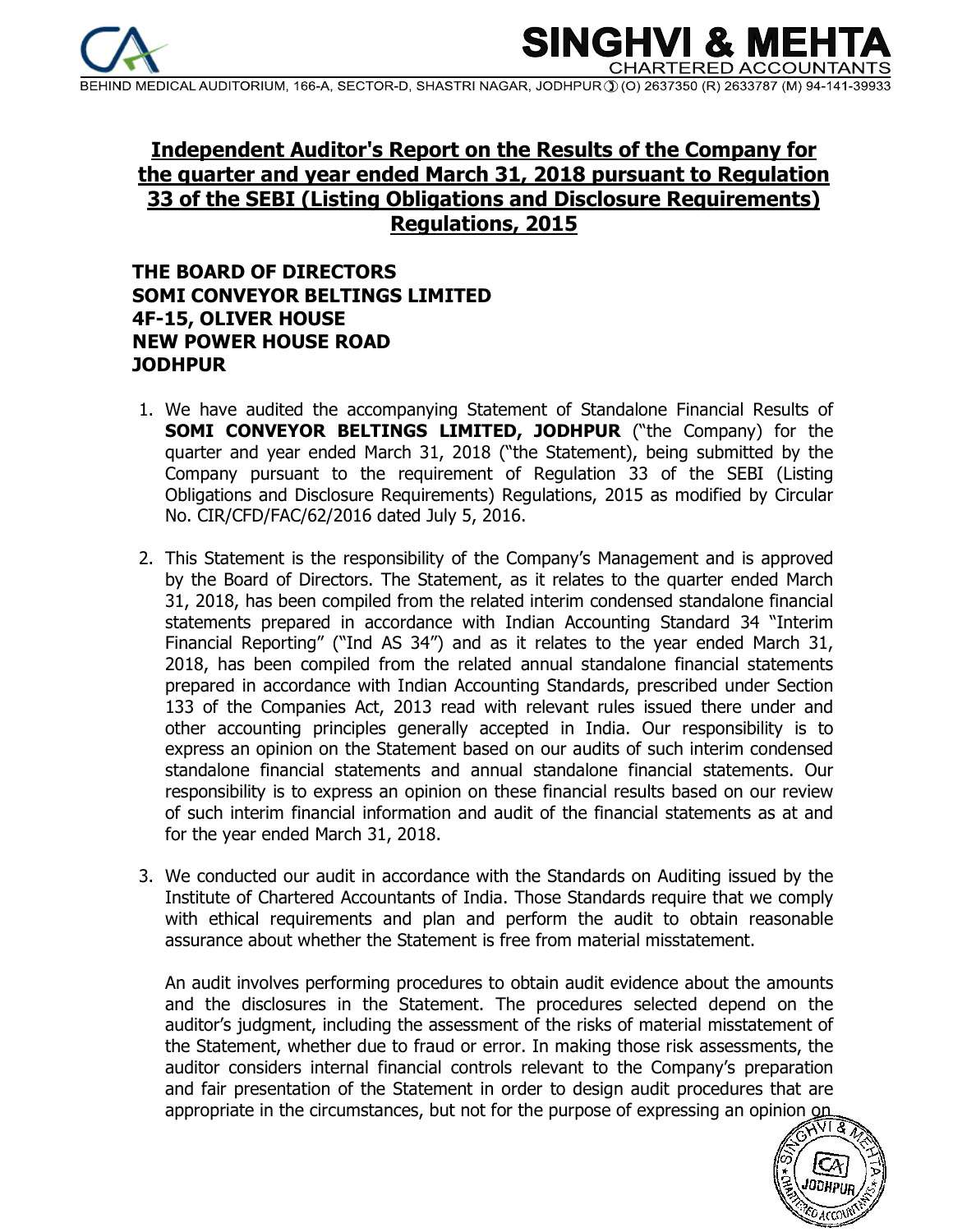

MEDICAL AUDITORIUM, 166-A, SECTOR-D, SHASTRI NAGAR, JODHPUR ① (O) 2637350 (R) 2633787 (M) 94-141-3

SINGHV

CHARTERED AC

the effectiveness of the Company's internal financial control. An audit also includes evaluating the appropriateness of the accounting policies used and the reasonableness of the accounting estimates made by the Management, as well as evaluating the overall presentation of the Statement.

 We believe that the audit evidence obtained by us, is sufficient and appropriate to provide a basis for our audit opinion.

- 4. In our opinion and to the best of our information and according to the explanations given to us these quarterly and year to date financial results:
- (i) are presented in accordance with the requirements of Regulation 33 of the SEBI (Listing Obligations and Disclosure Requirements) Regulations, 2015 as modified by Circular No. CIR/CFD/FAC/62/2016 dated July 5, 2016; and
- (ii) give a true and fair view in conformity with the aforesaid Indian Accounting Standards and other accounting principles generally accepted in India of the profit, Other Comprehensive Income and other financial information of the Company for the quarter and year ended March 31, 2018.

### **FOR SINGHVI & MEHTA CHARTERED ACCOUNTANTS FRN 002464W**



**PLACE: JODHPUR (SHILPA SINGHVI) DATED: 30TH MAY, 2018 PARTNER** 

 **M. NO. 144679**